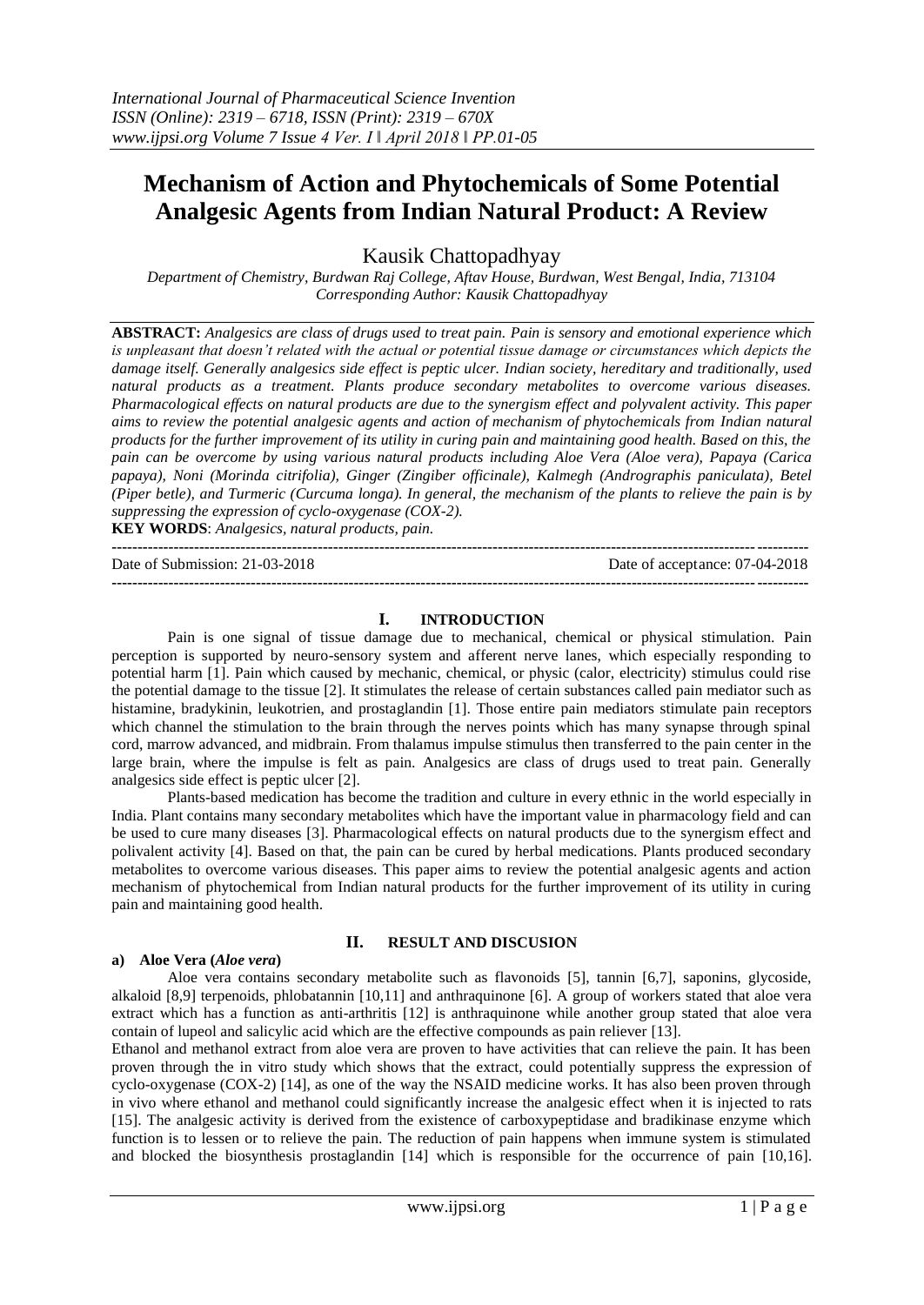According to another research, 300mg/kg dose of aloe vera infusion is effective as analgesic for somatic pain and for internal body pain without any side effects for kidneys and liver [1].

# **b) Papaya (***Carica papaya***)**

Papaya leaves contain vitamin E, glycoside, alkaloid, saponin, carposid, sucrose, dextrose, levulosa, papain enzyme, pseudocarpain [17], steroid, quinone, anthraquinone, [18], tannin [19] and flavanoid [20]. Papain and chymopapain are the strong component to be the active compounds which produce analgesic effect to the extract of papaya's leaves [18].

Papaya leaves has been proven to have analgesic activity [21]. It is caused by ethanol extract of papaya leaves contain of flavanoid which has been known could block inflammatory formation that causes the pain. Flavanoid blocks cyclooxygenase I (COX I) which has a role in prostaglandin biosynthesis as pain formation mediator, so that it will blocks the occurrence of pain [19]. Papaya leaves also has papain enzyme which has analgesic activity. Methanol extract of Papaya seeds also had been proven could lessen the pain with possible mechanism which inhabiting pain mediator such as histamine, prostaglandin, and sitokin [21-23].

# **c) Noni (***Morinda citrifolia***)**

Noni fruits contain 90% water and other crucial substances such as glutamate acid, aspartat acid, isoleusin, fenol substances (scopoletin, proxeronine, xeronine, morindone rubiadin), anthraquinone [24], askorbat acid, pro-vitamin A [25], alkaloid, and terpenoid [26]. There are also other substances in Noni which expected to have analgesic quality such as proxeronine and xeronine.

The extract of Noni shows the significant analgesic effect when it was given to the mice. The administration and 2 of Noni's juice to mice has increasing mice's tolerance to the pain. The extract of Noni is expected to block histamine and prostaglandin receptors hich are the receptors of pain. Noni's ethanol extract has better analgesic effect than paracetamol to the mice [24]. Besides, it has been proven that 75% of aqueous extract of noni's roots had the same potency as morphine. On that dose it doesn't causes addiction effect, side effects [26], and toxic effects [24]. A group of scientists proved that the aqueous extract of Noni's seeds 8 mg/kg dose has shown a significant analgesic effects [27].

# **d) Ginger (***Zingiber officinale***)**

The content of secondary metabolite on ginger rhiz ome are alkaloid, flavanoid, saponin, tanin, terpenoid, steroid [28], gingiberin (20,57%), beta seiqufelandrin (12,71%), kurkumin (11,27%), gingerol (4,46%), shogaol, paradol, gingerdione [29,30]. Gingerol and Shargaol are the compounds which responsible for analgesic activity on ginger rhizome [31].

Ginger has been proven could inhibit prostaglandin biosynthesis which has the same mechanism as Non-Steroidal Anti-Inflammatory Drugs (NSAID) [29]. Based on the result of in vitro study, ginger rhizome and its main compounds such as gingerol and shargaol could block COX enzyme synthesis and pain mediator synthesis such as prostaglandin and leukotrin [31,32]. Based on research, it is listed from the one which has the highest effect on its content to block the COX-2 enzyme synthesis is paradol, shogaol, gingerol and gingerdione. Another research work has proved that ginger rhizome has an effect to several genes which encoding sitokin, kemokin and COX-2 enzyme [33].

## **e) Kalmegh (***Andrographis paniculata***)**

A review of the literature reveals that the presence of various chemical constituents in the aerial parts of the *Andrographis paniculata* are andrographolide, which is diterpene lactone, colourless, crystalline, bitter in taste [34]. Other compounds include 14-deoxy-11-oxoandrographolide, didehydro andrographolide /andrographlide D, 14-deoxy-andrographolide, non-bitter compound is neo andrographolide, homoandrographolide, andrographosterin, andrograpanin, α-sitosterol, stigmasterol. Apigenin-7, 4-dio-methyl ether, 5- hydroxy 7,8,2, 3-tetramethoxy flavones, monohydroxy trimethyl flavones, andrographin, dihydroxy dimethoxy flavoue, panicolin, andrographoneo, andrographoside, andropani-culoside, andrograpanin, Isoandrographolide and skollcaflavone. Six entlabdane diterpenoids i.e. 3-o-beta-Dglucopyranosyl-14, 19- dideoxy-andrographolide, 14-deox, 17- hydroxyl andrographolide, 19-o-[beta-D-apiofuranosy 1-2beta- Dglucopyranoyl]-3, 14-dideoxyandiographolide, 3-obeta-Dglucopyranosyl- andro-grapholide, 12S-hydroxy andrographolide and andrographatoside. These compounds showed inhibitor activity against several fungal and bacterial strains. Dua *et al*. reported four xanthones 1,8-di hydroxyl 3,7- dimethoxy xanthone, 4,8-di-hydroxy-2, 7- dimethoxyxanthones, 1,2-dihydroxy-6, 8-di methoxy xanthone and 3,7,8-trimethoxy-1-hydroxyxanthone from the roots [35,36].

Andrographolide is the main active component of these plants [37]. Androghapolide which is being isolated from Bitter leaves is responsible to the analgesic activities of that plant. Andrographolide which is being isolated from extract Kalmegh leaves has been proven to have significant analgesic activity on 300mg/kg dose.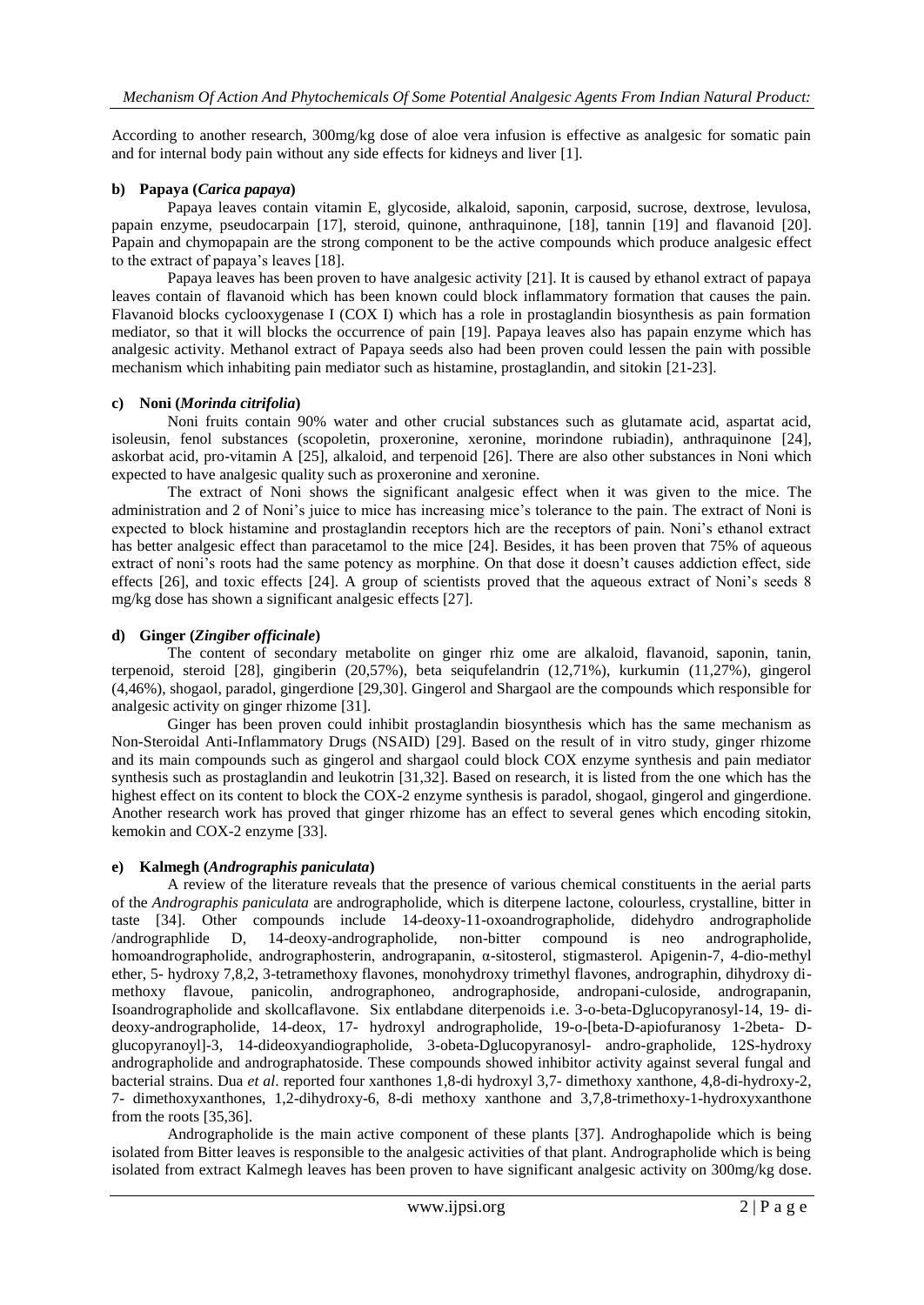Its mechanism is by reducing the expression process of COX-2 and reducing the expression gene of COX-1 [38], and also releasing the pain mediator histamine [34].

#### **f) Betel (Piper Betle)**

The compounds in Betel leaves are alkaloid, tanin [39], alipirokatekol, kavibetol, eugenol, dan safrol [40]. The active compound which responsible for analgesic activity of betel leaves is eugenol [40]. The methanol extract of betel has been proven to have significant analgesic activities even though the result is not as good as narcotic analgesic [41], the analgesic activity is significantly shown that it could decrease the histamine production [42,43], it is also shown that its mechanism works in the central of pain receptor which is in the center of nerve system [44]. Eugenol's analgesic activities stated to have mechanisms as gene suppression and its function is to express siklooksigenase-2 enzyme (COX-2) [40].

#### **g) Turmeric (***Curcuma longa***)**

The compounds in turmeric rhizome are curcumin [45], flavanoid, glikoside, phenol [46], alkaloid, saponin, tannin [47], phlobatanin, antosianin [48]. The active components which responsible for turmeric analgesic activity is curcumin [49,50]. The research done by [51], found that curcumin gave significant analgesic effect when it was examined to the rats. Curcumin reported to work by suppressing siklooksigenase-2 (COX-2) enzyme production which responsible for prostaglandin sinthesis process [52], it even be said that curcumin can relieve the pain with the same mechanism as NSAID [45]. The research done by [53], curcumin has been proven to decrease siklooksigenase-2 (COX-2) level on mice. Curcumin has also been proven can lessen the pain in neuropathic disease by inhibiting CBP Histone acetyltransferase which function to regulate the expression of COX-2 on mice [49]. The research done by [54], showed the significant analgesic activity was proven by Tail-flick method on albino rat. Turmeric leaves has also been proven could lessen the pain caused by chronic pain which occur in rheumatoid arthritis disease or cancer [47].

## **III. CONCLUSION**

Pain can be overcome by using natural products including Aloe Vera (*Aloe vera*), Papaya (*Carica papaya*), Noni (*Morinda citrifolia*), Ginger (*Zingiber officinale*), Kalmegh (*Andrographis paniculata*), Betel (*Piper betle*), and Turmeric (*Curcuma longa*). The general mechanism of the plants to relieve the pain is by suppressing the expression of cyclo-oxygenase (COX-2).

#### **ACKNOWLEDGEMENT**

The author wish to thank authorities of Burdwan Raj College, Burdwan for necessary facilities and UGC, New Delhi for financial support.

#### **REFERENCES**

- [1] Ghosh, A.K., M. Banerjee, T.K. Mandal, A. Mishra, and M.K. Bhowmik. (2011). A Study on Analgesic Efficacy and Adverse Effects of Aloe vera in Wistar Rats. Pharmacologyonline 1: 1098-1108.
- [2] Nalamachu, S. (2013). An Overview of Pain Management: The Clinical Efficacy and Value of Treatment. American Journal Manag Care19 (16): 261-266.
- [3] Mans, Dennis R. A. (2013). From Forest to Pharmacy: Plant Based Traditional Medicines as Sources for Novel Therapeutic Compounds. Academia Journal of Medicinal Plants 1(6):101-110.
- [4] Bone, K., and Mills, S., (2013). Principles and Practice of Phytotherapy, Second Edition, Churchill Livingstone Elsevier, New York.
- [5] Mariappan, V., and G. Shanthi. (2012). Antimicrobial and Phytochemical Analysis of Aloe vera L. International Research Journal of Pharmacy 3 (10): 158-161.
- [6] Kumar, H.N.K., E. Chandana, S.D. Preethi, and J.B. Chauhan. (2012). In Vitro Antimicrobial Activity and Phytochemical Screening of Aloe vera Linn. International Journal of Current Pharmaceutical Research 4 (3): 45-47.
- [7] Raphael, E. (2012). Phytochemical Constituents of some Leaves extract of Aloe vera and Azadirachta indica Plant Species. Global Advanced Research Journal of Environmental Science and Toxicology 1 (2): 14-17.
- [8] Yebpella, G.G., H.M.M. Adeyemi, C. Hammuel, A.M. Magomya, A.S. Agbaji, and E.M. Okonkwo. (2013). Phtochemical Screening and Comparative Study of Antimicrobial Activity of Aloe vera Various Extracts. African Journal of Microbiology Research 5 (10): 1182- 1187.
- [9] Thu, K., Y.Y. Mon, T.A. Khaing, and O.M. Tun. (2013). Study on Phytochemical Properties, Antibacterial Activity and Cytotoxicity of Aloe vera L. World Academy of Science, Engineering and Technology 7 (5): 114-118.
- [10] Devaraj, A., and T. Karpagam. (2011). Evaluation of Anti-inflammatory Activity and Analgesic Effect of Aloe vera Leaf Extract in Rats. International Research Journal of Pharmacy 2 (3): 103-110.
- [11] Karpagam, T., and R.A. Devaraj. (2011). Studies on the Efficacy of Aloe vera on Antimicrobial Activity. International Journal of Research in Ayurveda and Pharmacy 2 (4): 1286-1289.
- [12] Kaur A., P. Nain, and J. Nain. (2012). Herbal Plants Used in Treatment of Rheumatoid Arthritis: A Review. International Journal of Pharmacy and Pharmaceutical Sciences 4 (4): 44-57.
- [13] Rajeswari, R., M. Umadevi, C.S. Rahale, R. Puspha, S. Selvavenkadesh, K.P.S. Kumar, and D. Bhowmik. (2012). Aloe vera : The Miracle Plants Its Medicinal and Traditional Uses in India. Journal of Pharmacognosy and Phytochemistry 1 (4): 118-124.
- [14] Shahraki, M.R., H. Mirshekari, and A. Sabri. (2014). Aloe vera Aqueos Extract on Morphine Withdrawal Syndrome in Morphine-Dependent Female Rats. International Journal High risk Behaviour Addict 3 (3): 1-4.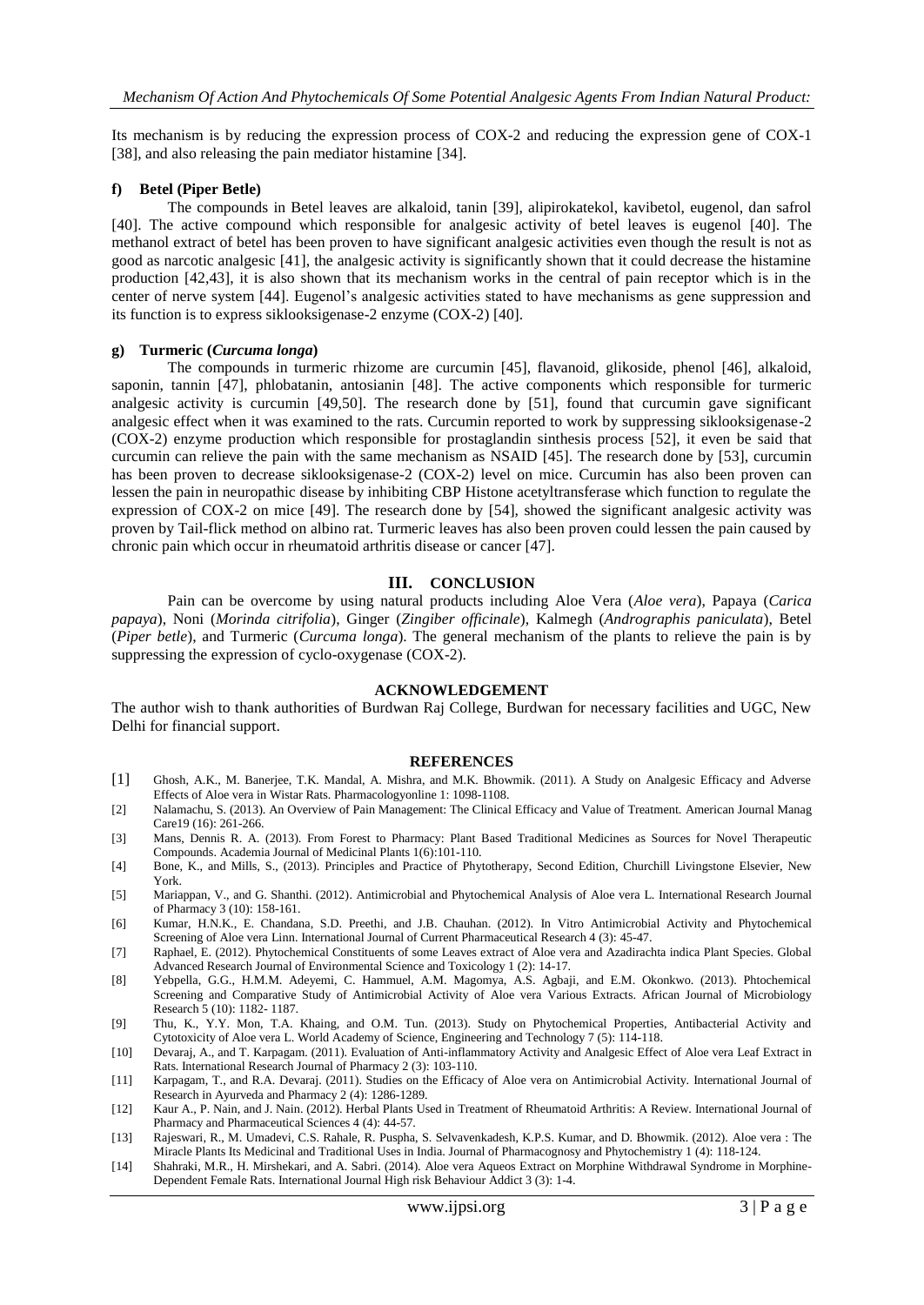- [15] Cowan, D. (2007). Oral Aloe vera as a Treatment for Osteoarthritis: a Summary. British Journal of Community Nursing 5 (6): 280- 282.
- [16] Egesie, U.G., K.E. Chima, and N.Z. Galam. (2011). Anti-inflammatory and Analgesic Effects of Aqueous Extract of Aloe vera (Aloe barbadensis) in Rats. African Journal Biomed Research 14: 209-212.
- [17] Hasimun P., Suwendar, and G.I. Ernasari. (2014). Analgetic Activity of Papaya (Carica papaya) Leaves Extract. Procedia Chemistry 13: 147-149.
- [18] Owoyele, B.V., O.M. Adebukola, A.A. Funmilayo, and A.O. Soladoye. (2008). Anti-Inflammatory Activities of ethanolic Extract of Carica papaya Leaves. Inflammopharmacology 16: 168-173.
- [19] Alex, A., A. Eguonor, V. Eguonor, and Orhehe. (2013). Antinociceptive and Anti-Inflammatory Studies of the Aqueous Leaf Extract of Carica papaya in Laboratory Animals. Asian Journal Exp. Biological Science 4 (1): 89-96.
- [20] Imaga, N.A., G.O. Gbenie, V.I. Okochi, S. Adenekan, T.D. Emmanuel. B. Oyeniyi, P.N. Dokai, M. Oyenuga, A. Otumara, and F.C. Ekeh. (2010). Phytochemical and Antioxidant Nutrient Constituents of Carica papaya and Parquetina nigrescens Extracts. Scientific Research and Essays 5 (16): 2201-2205.
- [21] Amazu, L.U., C.C.A., Azikiwe, C.J. Njoku, F.N., Osula, P.J.C., Nwosu, A.O., Ajugwo, and J.C. Enye. (2010). Antiinflammatory Activity of the Methanolic Extract of the Seeds of Carica papaya in Experimental Animals. Asian Pacific Journal of Tropical Medicine: 884-886.
- [22] Anaga, A.O., and E.V. Onehi. (2010). Antinociceptive and Anti-inflammatory Effects of the Methanol Seed Extract of Carica papaya in Mice and Rats. African Journal of Pharmacy and Pharmacology 4 (4) : 140-144.
- [23] Tamma, N.K., T.D. Ashraf, L. Nagakrishna, L. Sudhakar, and S. Challa. (2013). Evaluation of Antinociceptive and Anti-Inflammatory Effect of Aqueos Seed Extract of Carica papaya Linn in Albino Rats. Internationa Journal of Medical and Helath Sciences 2 (3): 305-310.
- [24] Blanco, Y.C., F. Vaillant, A.M. Perez, M. Reynes, J.M. Brillouet, and P. Brat. (2006). The Noni Fruit (Morinda citrifolia L.): A review of Agricultural Research, Nutritional and Therapeutic Properties. Journal of Food and Analysis 19: 645-654.
- [25] Singh, R.D. (2012). Morinda citrifolia L. (Noni): A Review of the Scientific Validation for its Nutritional and Therapeutic Properties. Journal of Diabetes and Endocrinology 3 (6): 77-91.
- [26] Wang, M.Y., B.J. West, C.J. Jensen, D. Nowicki, C. Su, A.K. Palu, and G. Anderson. (2002). Morinda citrifolia (Noni) : A Literature Review and Recent Advances in Noni Research. Acta Pharmacologica Sinica 12: 1127-1141.
- [27] Younos, C., A. Rolland, J. Fleurentin, M.C. Lanhers, R. Misslin, and F. Mortier. (1990). Analgesic and Bhavioural Effects of Morinda citrifolia. Planta Med 56: 430-435.
- [28] Anosike, C.A., O. Obidoa, U.S. Lawrence, Ezeanyika and M.M. Nwuba. (2009). Anti-inflammatory and Anti-ulcerogenic Activity of the Ethanol Extract of Ginger (Zingiber officinale). African Journal of Biochemistry Research 3 (12): 379-384.
- [29] Bhargava, S., K. Dhabhai, A. Batra, A. Sharma, and B. Malhotra. (2012). Zingiber officinale : Chemical and Phytochemical Screening and Evaluation of its Antimicrobial Activities. Journal of Chemical and Pharmaceutical Research 4 (1): 360-364.
- [30] Hasan, H.A., A.M.R. Raauf, B.M.A. Razik, and B.A.R. Hassan. (2012). Chemical Composition and Antrimicrobial Activity of the Crude Extracts Isolated from Zingiber officinale by Different Solvents. Pharmaceutica Analytica Acta 3 (9): 1-5.
- [31] Mahluji, S., A. Ostadrahimi, M. Mobasseri, V.E. Attari, and L. Payahoo. (2013). Anti-Inflammatory Effects of Zingiber officinale in Type 2 Diabetic Patients. Advanced Pharmaceutical Bulletin 3 (2): 273-276.
- [32] Awed, H., T. El-saidy, and T. Amro. (2013). The Use of Fresh Ginger Herbs as a Home Remedy to Relieve Primary Dysmenorrhea. Journal of Research in Nursing and Midwifery 2 (8): 104-113.
- [33] Charlier C., and C. Michaux. (2003). Dual Inhibition of Cyclooxygenase-2 (COX-2) and 5-Lipoxygenase (5-LOX) as a New Strategy to Provide Safer Non-Steroidal Anti-inflammatory Drugs. European Journal of Medicinal Chemistry 38: 645-659.
- [34] Niranjan, A., S.K., Tewari, and A. Lehri. (2010). Biological Activities of Kalmegh (Andrographis paniculata Nees) and its Active Principle- A Review. Indian Journal of Natural Products and Resources 1 (2): 125-135.
- [35] Dua, V.K., Ojha, V.P., Roy, R., Joshi, B.C., Valecha, N., and Devi, C.U. (2004). Anti-malarial activity of some xanthones isolated from the roots of Andrographis paniculata, Journal of Ethnopharmacology 95:247-251.
- [36] Nyeem, M. A. B., Mannan, M.A., Nuruzzaman, M., Kamrujjaman, K. M. and Das, S. K. (2017). Indigenous king of bitter (Andrographis paniculata): A review. Journal of Medicinal Plants Studies 5(2): 318-324.
- [37] Benoy, G.K., D.K. Animesh, M. Aninda, D.K. Priyanka, and H. Sandip. (2012). An Overviw on Andrographis paniculata (Burm. F.) Nees. IJRAP 3 (6): 752-758.
- [38] Lim, J.C.W., T.K. Chan, S.W. Ng. David, S.R. Sagineedu, J. Stanslas, and W.S.F. Wong. (2012). Andrographolide and Its Analogues : Versatile Bioactive Molecules for Combating Inflammation and Cancer. Clinical and Experimental Pharmacology and Physiology 39: 300-310.
- [39] Pradhan, D., K.A. Suri, D.K. Pradhan, and P. Biswasroy. (2013). Golden Heart of the Nature : Piper betle L. Journal of Pharmacognosy and Phytochemistry 1 (6): 147-167.
- [40] Bhalerao, S.A., D.R. Verma, R.V. Gavankar, N.C. Teli, Y.Y. Rane, V.S. Didwana, and A. Trikannad. (2013). Phytochemistry, Pharmacological Profile and Therapeutic Uses of Piper betle Linn. – An Overview. Research and Reviews: Journal of Pharmacognosy and Phytochemistry 1 (2): 10-19.
- [41] Alam, Md.B., F. Akter, N. Parvin, R.S. Pia, S. Akter, J. Chowdhury, K.S. E-Jahan, and Md.E. Haque. (2012). Antioxidant, Analgesic, and Anti-Inflammatory Activities of the Methanolic Extract of Piper betle Leaves. Avicenna Journal of Phytomedicine : 1-14.
- [42] Kumar, N., P. Misra, A. Dube, S. Bhattacharya, M. Dikshit, and S. Ranade. (2010). Piper betle Linn. A Meligned Pan-Asiatic Plant with an Array of Pharmacological Activities and Prospects for Drug Discovery. Current Science 99 (7): 922-932.
- [43] Dwivedi, V. and S. Tripathi. (2014). Review Study on Potential Activity of Piper betle. Journal of Pharmacognosy and Phytochemistry 3 (4): 93-98.
- [44] Datta, A., S.V. Bhalerao, P.P. Shidore, A.V. Tilak, S. Patil, and T. Desphande. (2014). To Evaluate the Analgesic Efficacy of an Ethanolic Extract of Piper betle Linn. (paan) and Its Probable Mechanism of Action Using Animal Models. Research Journal of Pharmaceutical, Biological, and Chemical Sciences 5 (3): 424-431.
- [45] Kapoor, S. (2012). Curcumin and Its Emerging Role in Pain Modulation and Pain Management. The Korean Journal of Pain 25 (3): 202-203.
- [46] Arutselvi, R., T. Balasaravanan, P. Ponmurugan, N.M. Saranji, and P. Suresh. (2012). Phytochemical Screening and Comparative Study of Anti Microbial Activity of Leaves and Rhizomes of Turmeric Varieties. Asian Journal of Plant Science and Research 2 (2) : 212-219.